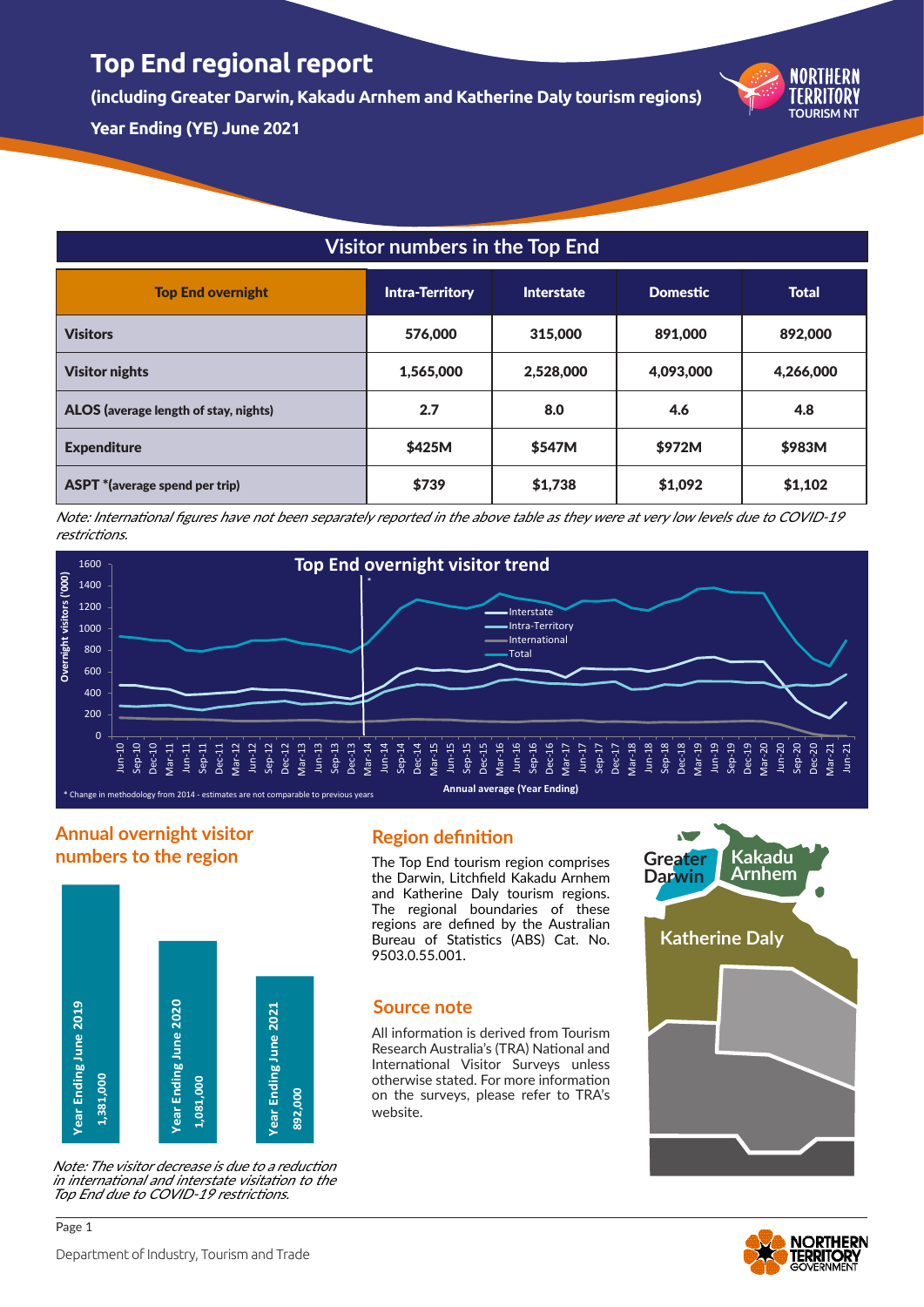

**YE June 2021**

| <b>Place of origin</b> | <b>Visitors</b> | <b>Visitor nights</b> | <b>ALOS (nights)</b> |
|------------------------|-----------------|-----------------------|----------------------|
| <b>Intra-Territory</b> | 576,000         | 1,565,000             | 2.7                  |
| <b>Interstate</b>      | 315,000         | 2,528,000             | 8.0                  |
| <b>QLD</b>             | 32%             | 32%                   | 8.0                  |
| <b>NSW</b>             | 21%             | 23%                   | 8.7                  |
| <b>VIC</b>             | 16%             | 16%                   | 8.2                  |
| <b>SA</b>              | 14%             | 13%                   | 7.9                  |
| <b>WA</b>              | 11%             | 11%                   | 7.9                  |
| <b>ACT</b>             | 5%              | 3%                    | 5.3                  |
| <b>TAS</b>             | 1%              | 2%                    | 9.9                  |

## **WHERE do visitors come from and WHY?**



Note: The size of interstate markets was impacted by border closures into the Northern Territory (NT).

| <b>Purpose of visit*</b>              | Intra -<br><b>Territory</b> | <b>Interstate</b> | <b>Domestic</b> |
|---------------------------------------|-----------------------------|-------------------|-----------------|
| <b>Holiday</b>                        | 54%                         | 47%               | 52%             |
| <b>Visiting friends and relatives</b> | 11%                         | 19%               | 14%             |
| <b>Business</b>                       | 30%                         | 35%               | 32%             |
| Other reasons**                       | 6%                          | 6%                | 6%              |

\*Purpose of visit figures do not add up to 100% as visitors can visit several places within a region for different purposes. \*\*Includes employment, education, other reason, no other reason and in transit.



Note: The timing of visit was impacted by border closures into the NT due to COVID-19, as well as normal seasonal variations.



Page 2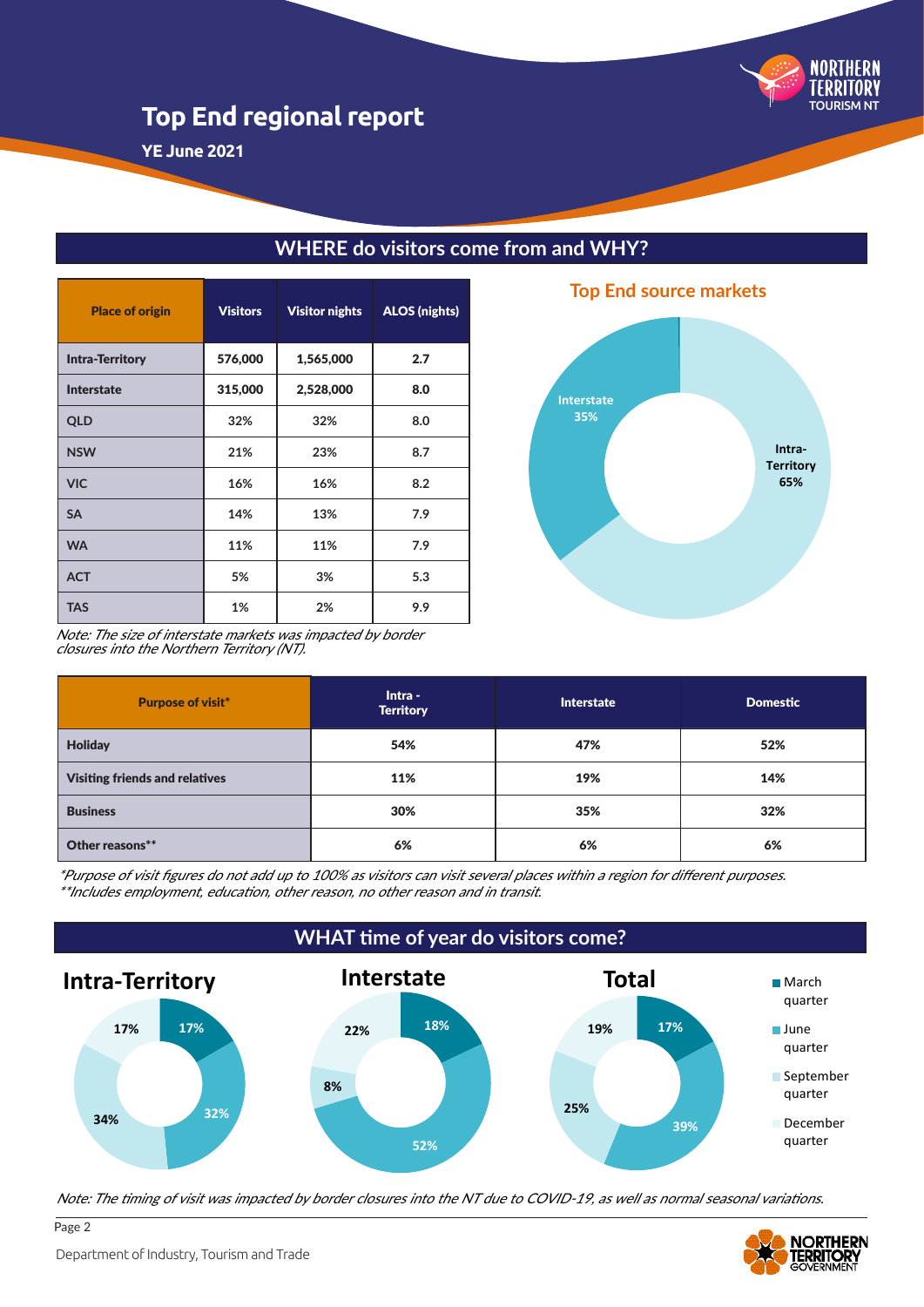**YE June 2021**

### **WHO are our visitors travelling with?**



\*Includes school/uni/college group, non-school sporting group/community group or club and other. Note: Year on year percentage change from YE June 2020 to YE June 2021 for interstate travel was down for "family group" and



Note: Year on year percentage change from YE June 2020 to YE June 2021 for interstate travel was down for most age groups. Intra-Territory travel was up for most age groups in the same period. COVID-19 border restrictions would have contributed to this result, with people choosing to substitute outbound travel with travel within the NT or their own state.



TOURISM NT

Page 3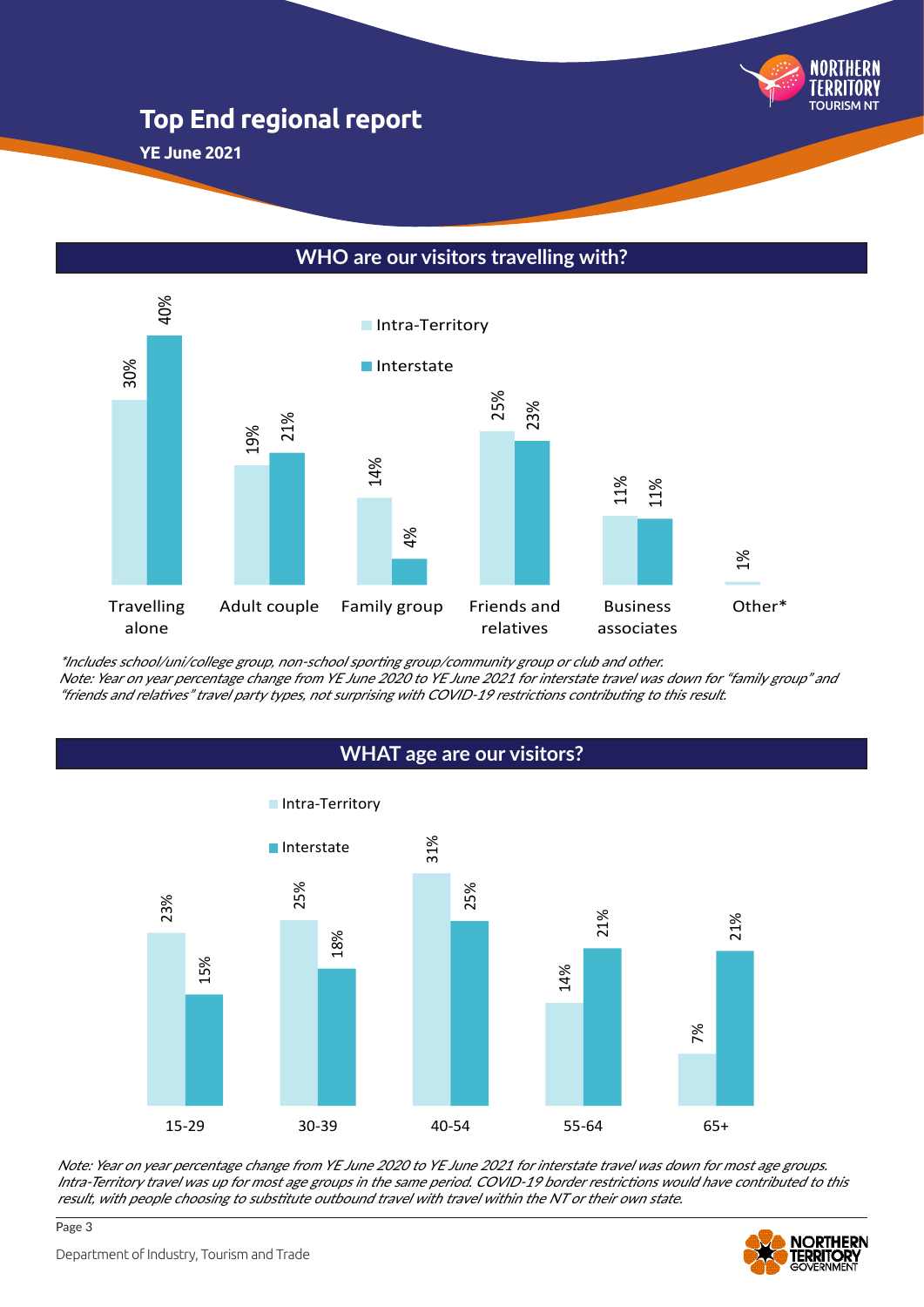**YE June 2021**



**Proportion of transportation\* used by intra-Territory and interstate travellers** 

### **WHO also went to Central Australia?**

| <b>Dispersal</b>                                    | <b>Intra-Territory</b> | <b>Interstate</b> | <b>Domestic</b> |
|-----------------------------------------------------|------------------------|-------------------|-----------------|
| Top End visitors who also went to Central Australia | 5%                     | 10%               | 7%              |

## **WHERE did they go in the Top End?**

|                             | 86%                                                                         | 87%                                                                                                                                                                                                                                                                                                                                                                                                                                                                                                                                           |                                             | Intra-Territory                            |                                           |                                             |
|-----------------------------|-----------------------------------------------------------------------------|-----------------------------------------------------------------------------------------------------------------------------------------------------------------------------------------------------------------------------------------------------------------------------------------------------------------------------------------------------------------------------------------------------------------------------------------------------------------------------------------------------------------------------------------------|---------------------------------------------|--------------------------------------------|-------------------------------------------|---------------------------------------------|
|                             |                                                                             |                                                                                                                                                                                                                                                                                                                                                                                                                                                                                                                                               |                                             | $\blacksquare$ Interstate                  |                                           |                                             |
|                             | 3%                                                                          | 22%                                                                                                                                                                                                                                                                                                                                                                                                                                                                                                                                           | $1\%$<br>1%                                 | 4%                                         | 2%<br>$1\%$                               | 4%                                          |
|                             | Aircraft                                                                    | Private vehicle or<br>rental car                                                                                                                                                                                                                                                                                                                                                                                                                                                                                                              | Motorhome or<br>campervan                   | Railway                                    | Bus/coach                                 | Other transport**                           |
| COVID-19 over this period.  |                                                                             | *Transportation refers to stopover transportation and includes transportation used to arrive and used within the region.<br>**Includes long distance transport, local transport, other land transport, water transport, other transport and not stated/asked.<br>Note: Aircraft transport mode was mainly used by interstate vistors, while self drive private vehicle or rental car was the primary<br>mode of transport for intra-Territory travel, possibly as more Territorians substituted outbound travel for holidays in the NT due to |                                             |                                            |                                           |                                             |
|                             |                                                                             |                                                                                                                                                                                                                                                                                                                                                                                                                                                                                                                                               |                                             | <b>WHO also went to Central Australia?</b> |                                           |                                             |
|                             | <b>Dispersal</b><br><b>Intra-Territory</b><br>Interstate<br><b>Domestic</b> |                                                                                                                                                                                                                                                                                                                                                                                                                                                                                                                                               |                                             |                                            |                                           |                                             |
|                             |                                                                             |                                                                                                                                                                                                                                                                                                                                                                                                                                                                                                                                               |                                             |                                            |                                           |                                             |
|                             |                                                                             | Top End visitors who also went to Central Australia                                                                                                                                                                                                                                                                                                                                                                                                                                                                                           |                                             | 5%                                         | 10%                                       | 7%                                          |
|                             |                                                                             |                                                                                                                                                                                                                                                                                                                                                                                                                                                                                                                                               |                                             | WHERE did they go in the Top End?          |                                           |                                             |
|                             |                                                                             | <b>Statistical Area Level [SA2 group]</b>                                                                                                                                                                                                                                                                                                                                                                                                                                                                                                     | <b>Proportion</b><br>of Top End<br>visitors |                                            | <b>Statistical Area Level [SA2 group]</b> | <b>Proportion</b><br>of Top End<br>visitors |
| Darwin city                 |                                                                             |                                                                                                                                                                                                                                                                                                                                                                                                                                                                                                                                               | 45%                                         | <b>Victoria River</b>                      |                                           | 1%                                          |
| Darwin suburbs              |                                                                             |                                                                                                                                                                                                                                                                                                                                                                                                                                                                                                                                               | 3%                                          | Gulf                                       |                                           | 2%                                          |
| <b>Palmerston suburbs</b>   |                                                                             |                                                                                                                                                                                                                                                                                                                                                                                                                                                                                                                                               | 2%                                          | <b>Alligator</b>                           |                                           | 24%                                         |
| Howard Springs - Koolpinyah |                                                                             |                                                                                                                                                                                                                                                                                                                                                                                                                                                                                                                                               | 1%                                          | <b>East Arnhem</b>                         |                                           | 4%                                          |
| Humpty Doo - Weddell        |                                                                             |                                                                                                                                                                                                                                                                                                                                                                                                                                                                                                                                               | 2%                                          | <b>West Arnhem</b>                         |                                           | 2%                                          |
| <b>Katherine</b>            |                                                                             |                                                                                                                                                                                                                                                                                                                                                                                                                                                                                                                                               | 13%                                         | Anindilyakwa                               |                                           | 2%                                          |
| <b>Elsey</b>                |                                                                             |                                                                                                                                                                                                                                                                                                                                                                                                                                                                                                                                               | 10%                                         | Nhulunbuy                                  |                                           | 1%                                          |
| Daly - Thamarrurr           |                                                                             |                                                                                                                                                                                                                                                                                                                                                                                                                                                                                                                                               | 4%                                          | <b>Tiwi Islands</b>                        |                                           | $~1\%$                                      |



TOURISM NT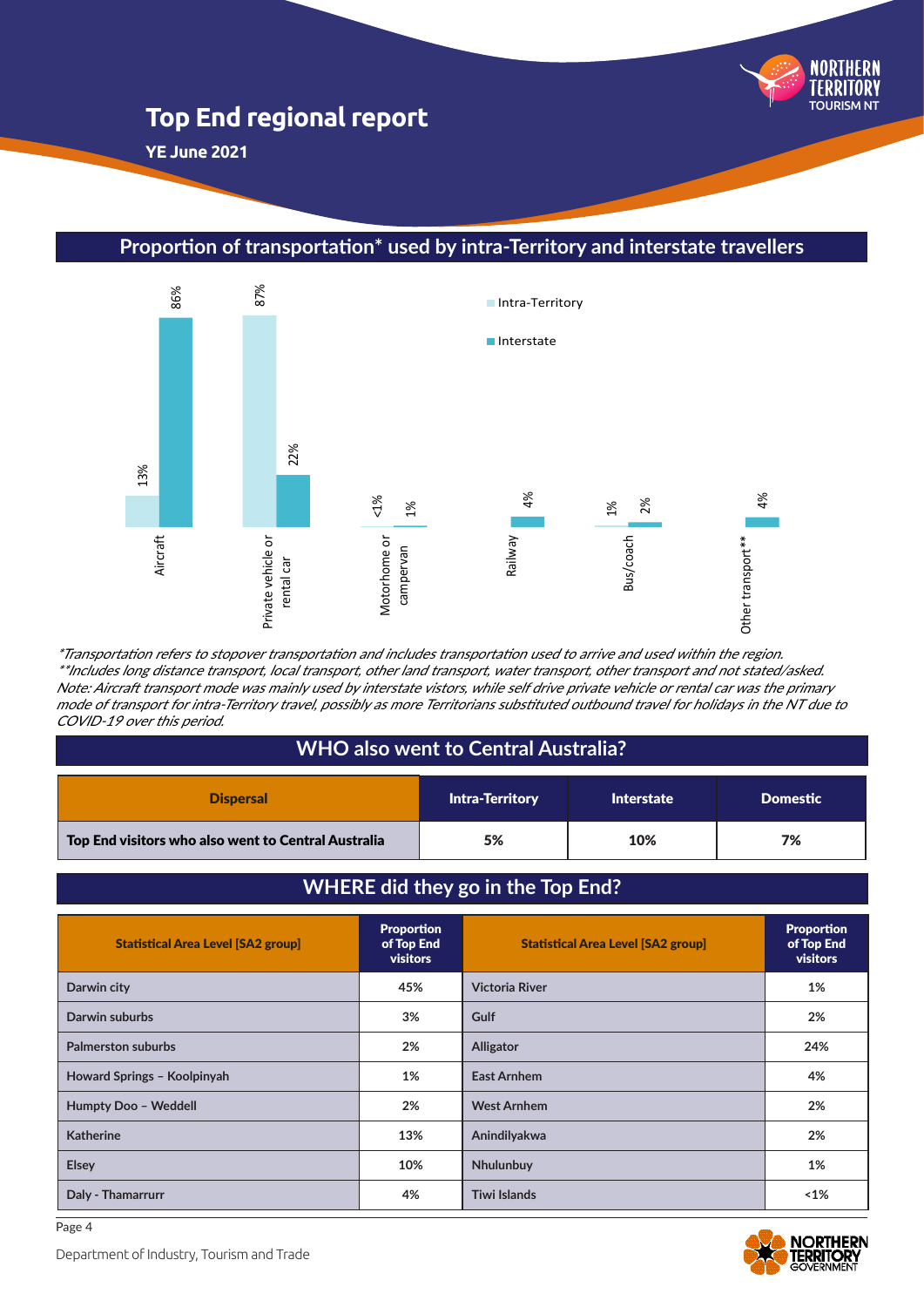

**YE June 2021**

| Domestic leisure drive | Intra-<br><b>Territory</b> | <b>Interstate</b> | <b>Domestic</b> |
|------------------------|----------------------------|-------------------|-----------------|
| <b>Visitors</b>        | 88%                        | 12%               | 416,000         |
| <b>Visitor nights</b>  | 74%                        | 26%               | 1,173,000       |
| <b>ALOS</b> (nights)   | 2.4                        | 6.1               | 2.8             |

Domestic leisure drive visitors accounted for approximately 47% (or 416,000 visitors) of all domestic visitors to the region.

#### **Domestic source markets**

NT residents made up 88% of the domestic leisure drive market for the Top End. This may reflect Darwin residents travelling to the Outer Darwin region on short trips, e.g. an overnight trip to Litchfield. New South Wales and Queensland were the largest interstate drive markets making up 3% of visitors each. They were closely followed by Western Australia and South Australia at 2%.

#### **Length of stay**

Approximately 91% of domestic leisure drive visitors stayed for three nights or less. Influencing this result is the high proportion of Territorians travelling for two or fewer nights.



**Domestic leisure drive source market**



#### **Length of stay - Domestic leisure drive market**

**The domestic leisure drive\* market in focus**

\*Domestic leisure drive is defined as domestic visitors who travelled for the purpose of a holiday or visiting friends and relatives that also used drive transportation in the region.

Note: Expenditure data is not available by type of transportation used.

Year on year percentage change from YE June 2020 to YE June 2021 suggests interstate vistors will spend more nights (3 nights and over) in the Territory than intra-Territory visitors on leisure drive holidays. Results are impacted by COVID-19.

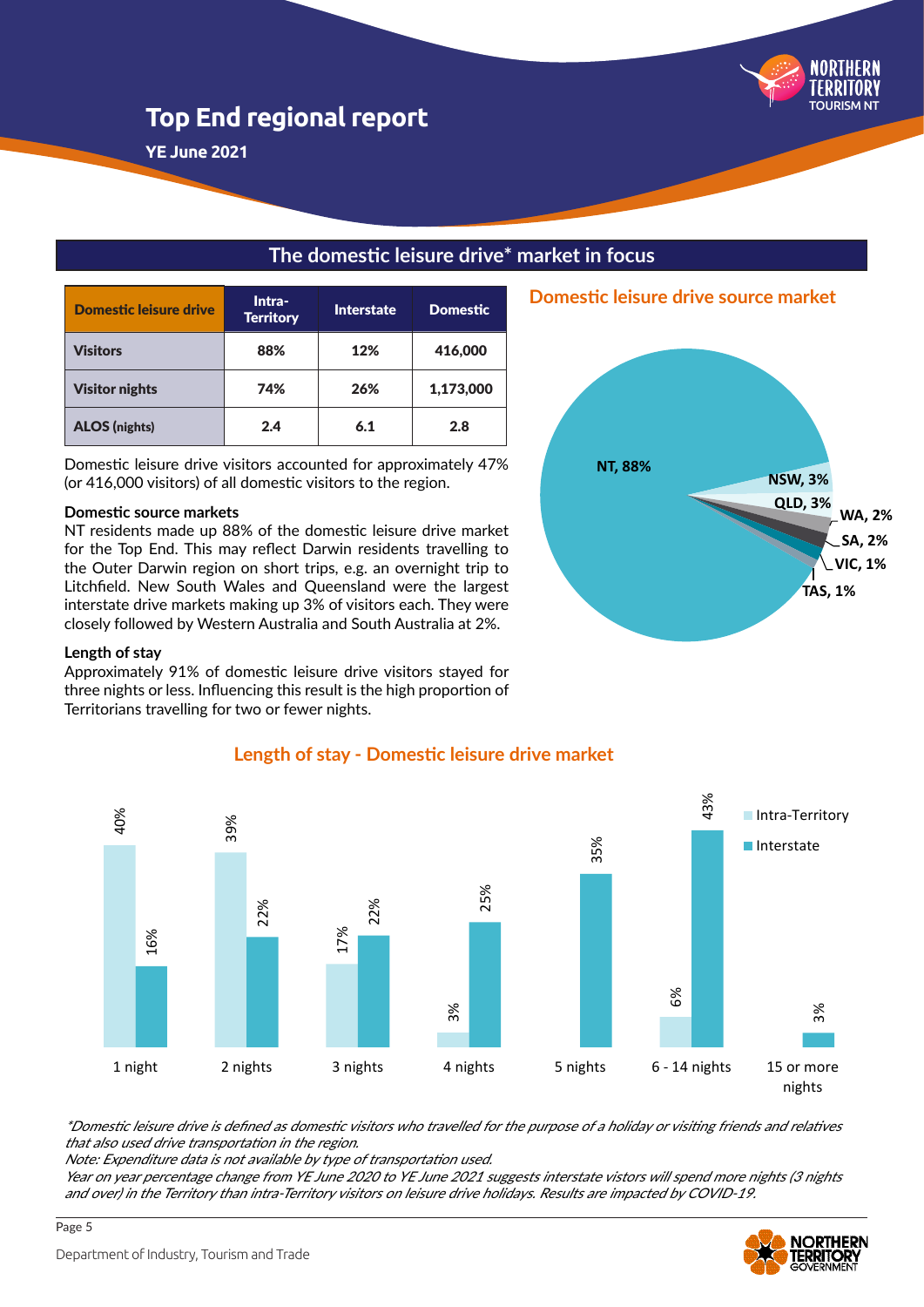

**YE June 2021**

| Youth                 | Intra-<br><b>Territory</b> | <b>Interstate</b> | <b>Domestic</b> |
|-----------------------|----------------------------|-------------------|-----------------|
| <b>Visitors</b>       | 75%                        | 25%               | 170,000         |
| <b>Visitor nights</b> | 44%                        | 56%               | 778,000         |
| <b>ALOS</b> (nights)  | 2.7                        | 10.5              | 4.6             |

## **Youth visitation to the region**

Youth is defined as any visitor aged 15 to 29 years of age, who did not travel as part of a family group (parents and children) or school group.

#### **Youth purpose of visit**



The youth market contributes 19% of all domestic visitors to the Top End region. They also contribute a significant number of nights with 778,000 nights or 19% of all nights in the region.

Intra-Territory youth makes up three quarters (75%) of the youth market in the Top End. Interstate youth make up the remaining one quarter (25%) of the market, however they stay four times longer than intra-Territory youth.

\*Includes employment, education, other reason, no other reason and in transit.

## **Visitors interested in Aboriginal cultural experiences/participation**

| <b>Aboriginal</b><br>culture | Intra-<br><b>Territory</b> | <b>Interstate</b> | <b>Domestic</b> |
|------------------------------|----------------------------|-------------------|-----------------|
| <b>Visitors</b>              | 63%                        | 37%               | 73,000*         |
| <b>Visitor nights</b>        | 41%                        | 59%               | 263,000         |
| <b>ALOS</b> (nights)         | 2.3                        | 5.7               | 3.6             |

## a holiday. **Aboriginal culture purpose of visit**



visiting the Top End region, with approximately one in ten (8%) visitors participating in these activities.

Aboriginal culture is a niche segment for those

The majority of those who were interested in Aboriginal culture were in the region for the purpose of a holiday. More specifically, 49% of intra-Territory visitors and 89% of interstate visitors who participated in Aboriginal cultural activities were on

Aboriginal cultural experiences include: experience Aboriginal art/ craft and cultural displays, visit an Aboriginal site/ community, and/or attend an Aboriginal performance.

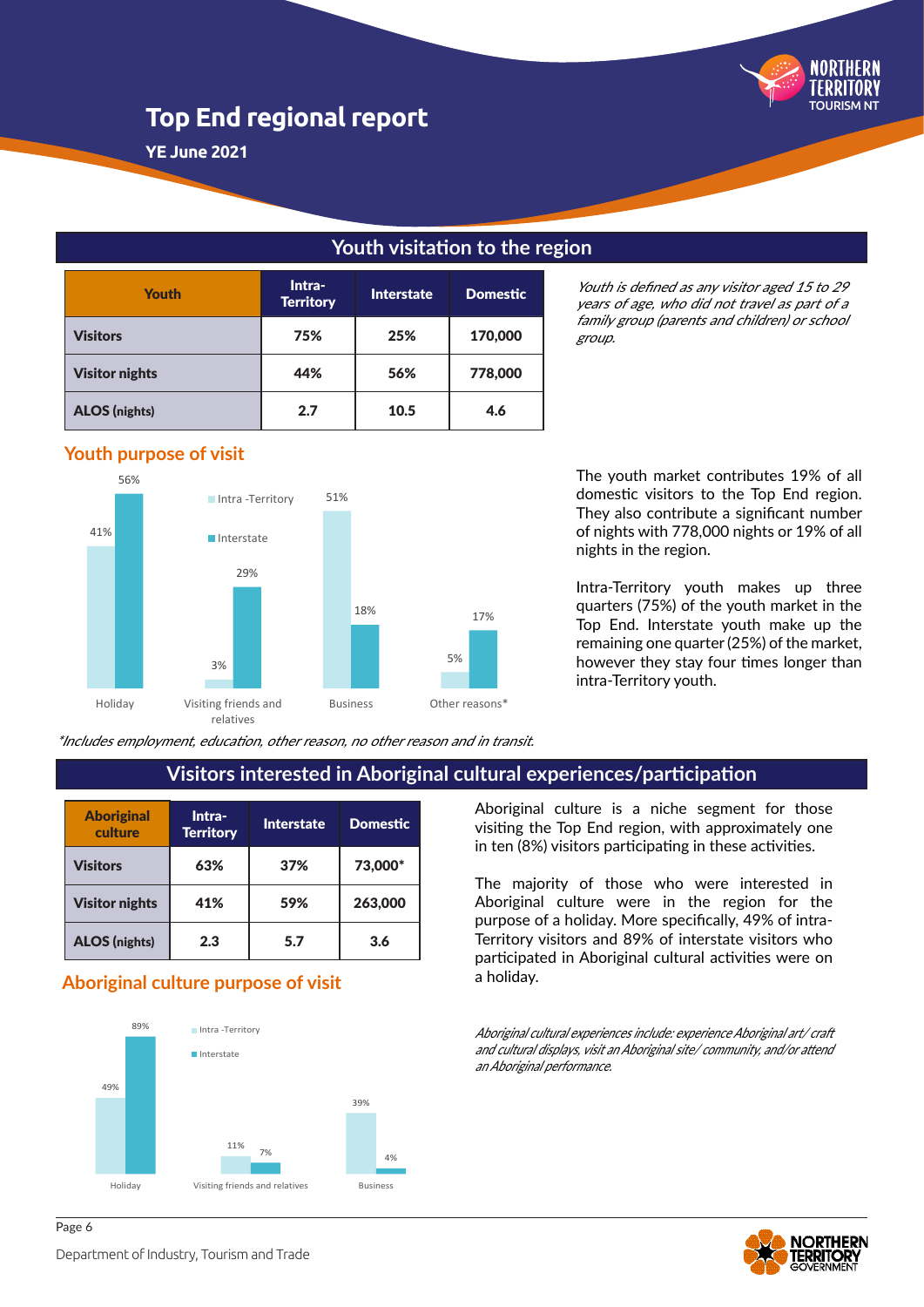**YE June 2021**



\*Includes guest house/ bed and breakfast, other commercial accommodation (e.g. boat, glamping, other), own property, other private accommodation, other accommodation, in transit and not stated/asked. Note: short term letting could come under a number of accommodation types.

Note: Year on year percentage change from YE June 2020 to YE June 2021 for intra-Territory travel was down for hotels, but up for commercial and non-commercial caravan and camping with Territorians substituting outbound travel for holidaying in the NT due to

### **WHAT activities did they do?**

**27%**

**Eat out and dining**



**Pubs clubs disco**



**Exercise gym swimming Fishing**

Page 7





**Sightseeing**



**Go shopping**



Note: Activities include domestic overnight visitors only. Activities reported would have taken place in the NT.





TOURISM NT

**NORTHERN** 

**Visit friends and relatives**





**NORTHERN** 

Department of Industry, Tourism and Trade